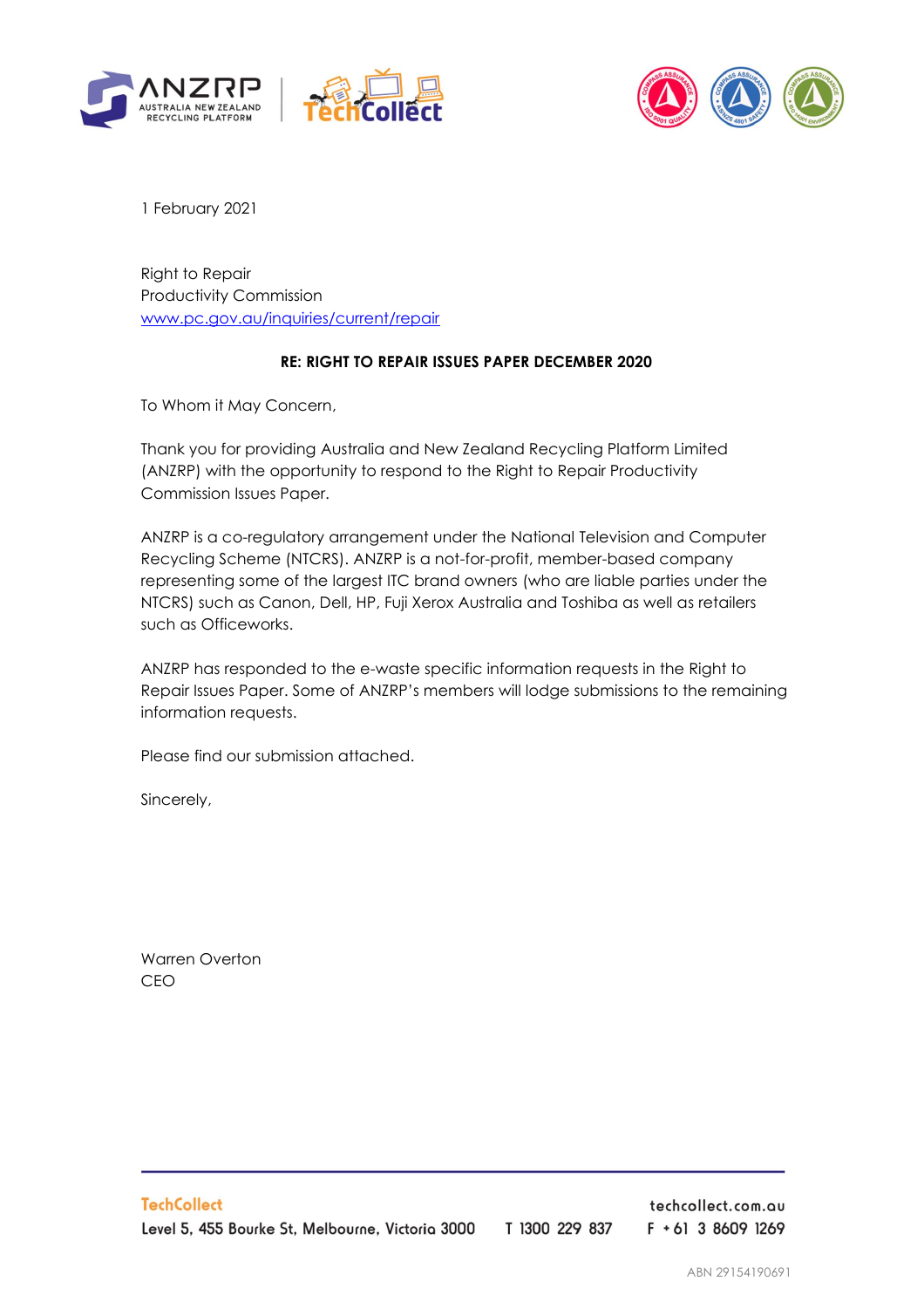

### *Pg 23 – E-waste exported for recycling*

The Issues Paper states that "52 percent of e-waste collected by the National Television and Computer Recycling Scheme was exported for recycling in 2017". We would like to clarify that this figure is not whole e-waste products but is predominantly separated materials. E-waste collected under the NTCRS undergoes primary recycling in Australia whereby recycling facilities (which are certified to AS/NZS 5377:2013) manually or mechanically separate e-waste into material types and components including ferrous metal, non-ferrous metals, plastic, leaded glass, non-leaded glass, printed circuit boards (PCBs), batteries, toner cartridges and fluorescent tubes. It is primarily non-ferrous metals, plastics and PCBs which are exported for re-processing.

#### *Pg 23 – Capacity for e-waste recycling in Australia*

The Issues Paper states "[t}he limited capacity for e-waste recycling in Australia can also lead to excessive amounts of e-waste being stockpiled for recycling or illegally dumped." We disagree with this statement. There is capacity within the e-waste recycling sector for IT and telecommunication equipment, consumer electrical products and lamps and within the scrap metal recycling sector for white goods. Stockpiling and illegal dumping occurs because some parties try to avoid recycling fees or landfill disposal levies and State, Territory and Federal authorities do not police and enforce environment protection regulations or the NTCRS regulations.

## *Information Request 7a) What data are available on the amount of e-waste generated in Australia?*

*•What data is there on the composition of e-waste in terms of particular materials (such as hazardous materials) by product type?*

*•How does hazardous e-waste compare to hazardous general waste in its prevalence and risks? Is there merit in distinguishing between hazardous e-waste and nonhazardous e-waste? And if so, how could this be done in practice?*

The Department of Agriculture, Water and the Environment has data on the amount of NTCRS in scope products that is generated and recycled each year under the NTCRS. This data is broken up into metals, plastic, leaded glass, non-leaded glass, PCBs and other.

Recycling facilities who recycle NTCRS in scope product for co-regulatory arrangements also produce batch reports and material recovery rate reports for products that they recycle (e.g. laptops, computers, CRT screens/TVs, LCD screens/TVs, printers and multi-function devices) which provide material composition and recovery rate data.

The Global E-waste Monitor 2020 [\(http://ewastemonitor.info/\)](http://ewastemonitor.info/) estimates that in 2019 Australia generated 554kt of e-waste.

The Victorian Government projects that the rate of e-waste generation in Victoria will increase by four percent each year between 2015 and 2035, and provides a break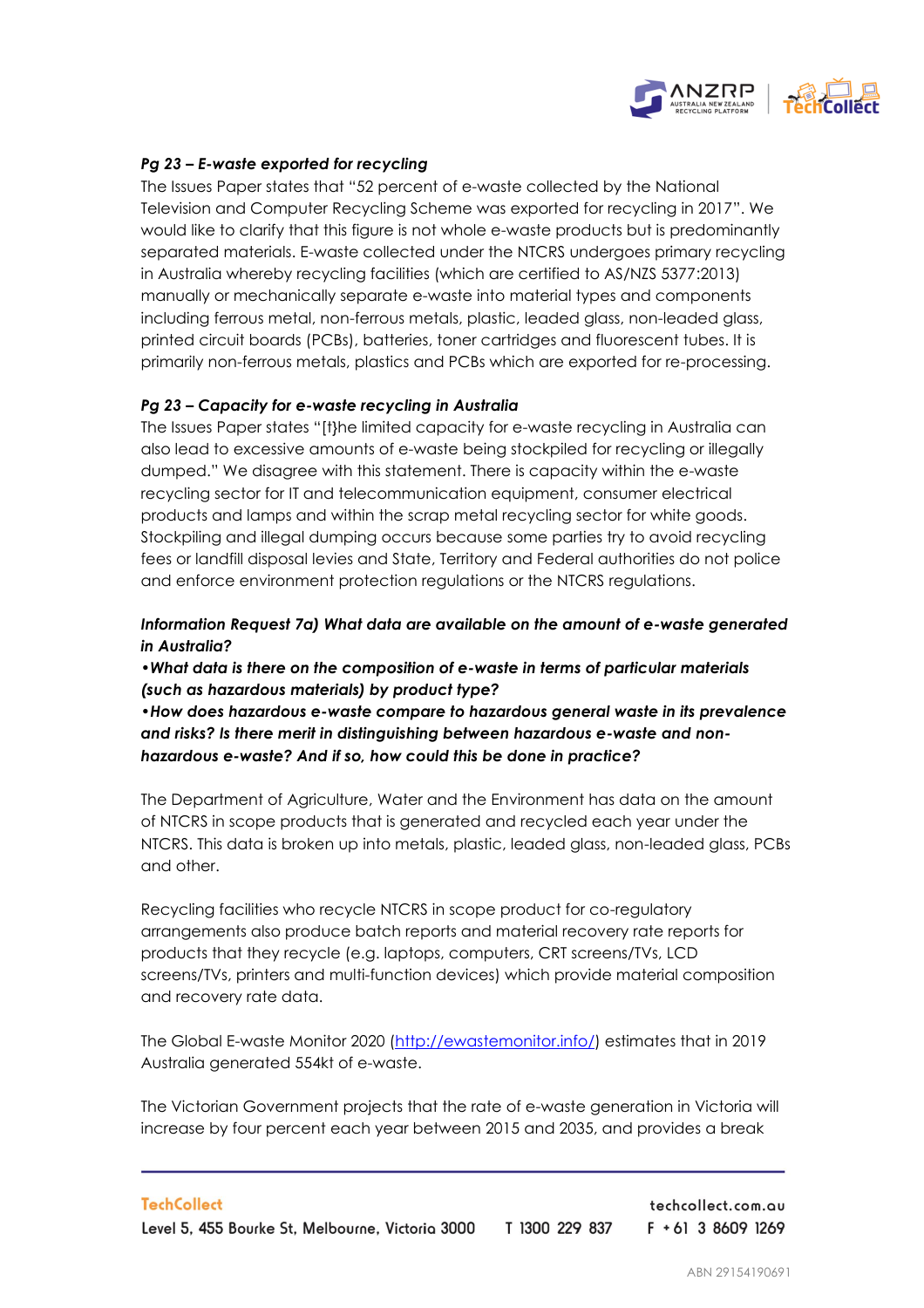

down of e-waste by type in figure 1 in the Managing e-waste in Victoria Policy Impact Assessment

[\(https://www.environment.vic.gov.au/\\_\\_data/assets/pdf\\_file/0026/408347/Managing](https://www.environment.vic.gov.au/__data/assets/pdf_file/0026/408347/Managing-e-waste-in-Victoria-PIA-PDF.pdf)[e-waste-in-Victoria-PIA-PDF.pdf\)](https://www.environment.vic.gov.au/__data/assets/pdf_file/0026/408347/Managing-e-waste-in-Victoria-PIA-PDF.pdf).

All e-waste contains hazardous materials as all electrical products contain circuitry. However, the following hazardous materials contained in e-waste in particular require separation and safe handling, management and treatment:

- Lead oxides in glass in cathode ray tube (CRT) computer monitors and TVs and in PCBs in various equipment.
- Phosphor powder containing zinc or cadmium sulfide and rare earth metals in glass in CRT computer monitors and televisions.
- Mercury, indium oxides and beryllium in fluorescent tubes, lamps and backlights in liquid crystal display (LCD) TVs, tablets, rear projection TVs, data projectors, scanners, photocopiers, fax machines and lighting equipment.
- Corrosives and heavy metals in batteries including cadmium, lead, lithium, mercury and corrosives.
- Asbestos in gaskets and fibres in older household appliances such as coffee machines, toasters, kettles, hair dryers, irons, small ovens and heating appliances.
- Beryllium, various heavy metals and polychlorinated biphenyls on PCB components (such as chips, capacitors and diodes) in various equipment.
- Cadmium, selenium and arsenic in some inks and toners in printers and photocopiers.
- Plastic casings of some computers, TVs and cables contain flame retardants, which may emit toxins such as dioxins and furans during a fire.
- Some cables and wires containing polyvinyl chloride insulation, which may emit polyvinyl chloride during a fire.

Recyclers who process the above e-waste can reduce and/or manage the risks of handling hazardous materials by implementing engineering controls and industrial hygiene programs which can include:

- Extraction ventilation systems and downdraft tables.
- PPE management programs including fit-testing (e.g. of respiratory protection) and providing lockers away from the factory floor to keep PPE clean when not in use.
- Occupational hygiene assessments including personal air monitoring for heavy metals and mercury vapour, surface swabs for heavy metal contamination and assessments of extraction ventilation systems.
- Biological monitoring for mercury and lead for workers.
- Class H vacuum cleaners to collect debris to avoid dry sweeping (which can create airborne dust).
- Washing hands after handling e-waste and prior to eating, drinking and smoking, and ensuring that eating and drinking occurs in designated lunchrooms away from the factory floor.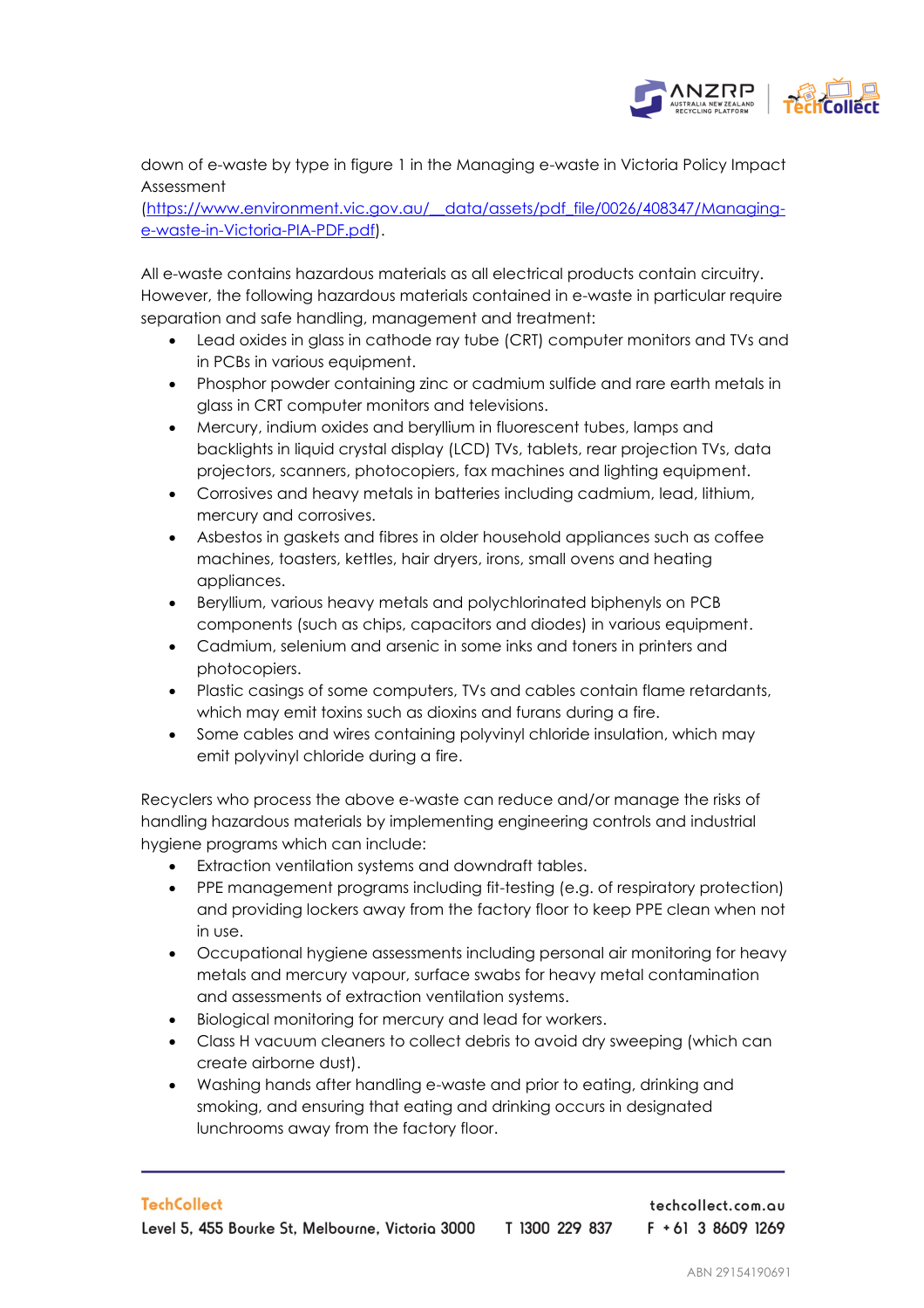

• Providing uniform laundry services or shower facilities to prevent transfer of contaminated dust into homes from boots and clothing of workers.

*Information Request 7b) What estimates are available on the costs of e-waste disposal on the environment, human health and social amenity, in Australia and internationally?* 

## *•How do the impacts differ by disposal type, or by the type of product or hazardous material?*

Section 4.4 of Managing e-waste in Victoria Policy Impact Assessment [\(https://www.environment.vic.gov.au/\\_\\_data/assets/pdf\\_file/0026/408347/Managing](https://www.environment.vic.gov.au/__data/assets/pdf_file/0026/408347/Managing-e-waste-in-Victoria-PIA-PDF.pdf)[e-waste-in-Victoria-PIA-PDF.pdf\)](https://www.environment.vic.gov.au/__data/assets/pdf_file/0026/408347/Managing-e-waste-in-Victoria-PIA-PDF.pdf) discusses the costs of e-waste disposal examining policy options for Victoria's projected e-waste volume from 2017 to 2035:

| <b>Activity</b>                                    | Cost per tonne of e-waste       |
|----------------------------------------------------|---------------------------------|
| Collection of e-waste (various collection options  | $$154 - $312$                   |
| were examined including council/commercial         |                                 |
| collection and residential drop-off)               |                                 |
| Landfill operating costs                           | \$46 metro                      |
|                                                    | \$60 non-metro                  |
| Impacts of landfill                                | \$15 (using option 1a which     |
|                                                    | diverts 922,000 tonnes from     |
|                                                    | landfill, not adjusted for NPV) |
| Unrecovered value of materials contained within e- | \$462 (using option 1a which    |
| waste                                              | diverts 922,000 tonnes from     |
|                                                    | landfill, not adjusted for NPV) |

The above is for all e-waste. It is assumed that impacts of landfill costs would be highest for e-waste containing a higher percentage of hazardous materials.

Disposal of e-waste to landfill results in a loss of valuable materials which can no longer be recovered. A single piece of e-waste can contain up to 60 elements from the periodic table, including critical raw materials such as antimony, cobalt, graphite and tantalum (ANZRP White Paper NTCRS Scope Expansion 2020 -

[https://www.anzrp.com.au/education/\)](https://www.anzrp.com.au/education/). These materials can be recovered under recycling/product stewardship programs such as the NTCRS.

## *Information Request 7c) How much of Australia's e-waste is shipped overseas for recycling? Is there evidence of circumstances where this creates problems for recipient countries?*

# *•Are there barriers to the expansion of domestic recycling facilities or the adoption of new recycling technologies in Australia (such as plasma arc incinerators)?*

Work conducted by ANZRP in 2017 (ANZRP White Paper 2017 – Review of the Product Stewardship Act 2011 and NTCRS - [https://www.anzrp.com.au/education/\)](https://www.anzrp.com.au/education/) found that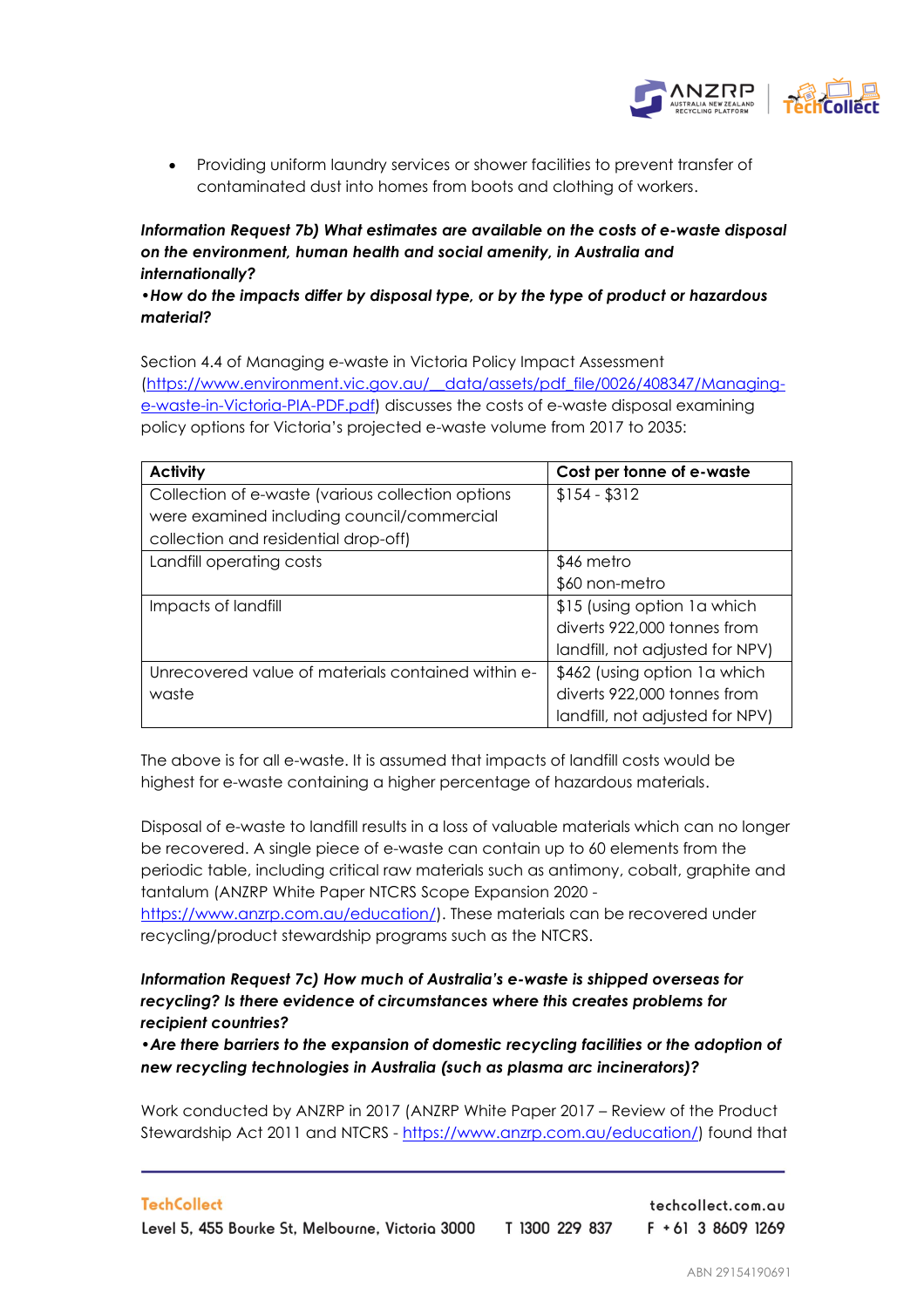

in 2015-16 export of new and used products (represented as a percent of imports) was 27% for computers and 25% for printers. These computers and printers are exported to the international second hand/re-use market.

ANZRP does not have data on e-waste exported for recycling, but this data should be available from Australian Border Force. Export of e-waste to developing countries for recycling is not permitted under the Basel Convention, but some illegal exports are likely to take place.

In 2017 the Basel Action Network used GPS trackers to monitor where e-waste dropped off for recycling under the NTCRS was recycled [\(https://www.ban.org/trash](https://www.ban.org/trash-transparency)[transparency\)](https://www.ban.org/trash-transparency). This study found that out of 35 e-waste items tracked, three were illegally exported to Hong Kong and Thailand and were likely processed at facilities with low environmental and health and safety standards.

A key barrier to expanding domestic e-waste recycling facilities or investing in new technology is economies of scale. In Australia e-waste is transported over great distances to deliver it to recyclers mostly located in capital cities. Expanding the scope of the NTCRS to all e-waste will result in increased efficiencies in transport as well as recycling and material recovery processes. It will also create a higher supply of ewaste to the market and provide certainty to industry (as annual recycling targets would be in place) thereby incentivising investment in domestic treatment technologies and facilities as well as the generation of end markets for recovered resources in Australia. This would in turn create e-waste recycling jobs in both metropolitan and rural areas.

Based on ANZRP's assessment of a large e-waste recycling with mechanical shredding and separation, recycling costs would reduce by approximately 50 percent if the amount processed per year is doubled. This is a notable shift as it is hard for a single recycler to achieve a large enough volume to justify significant investment under the current NTCRS as total Australian-wide recycling is only about 50,000t. A scheme expansion to all e-waste could increase recycling to more than 500,000t per year and provide the additional volume required to support numerous large-scale plants in each state.

*Information Request 7d) What are Australia's current policy settings for managing the potential environmental and health effects of e-waste (such as landfill bans, the National Television and Computer Recycling Scheme or Mobile Muster)? Are these policy settings broadly right — that is, are they proportional to the impacts of e-waste on the community?*

ANZRP outlines the different policy settings for managing e-waste in ANZRP White Paper NTCRS Scope Expansion 2020 [https://www.anzrp.com.au/education/\)](https://www.anzrp.com.au/education/). Different policies currently in place for e-waste management across Australia include:

• Co-regulatory product stewardship – the NTCRS for televisions, computers, computer parts and peripherals and printers (national program).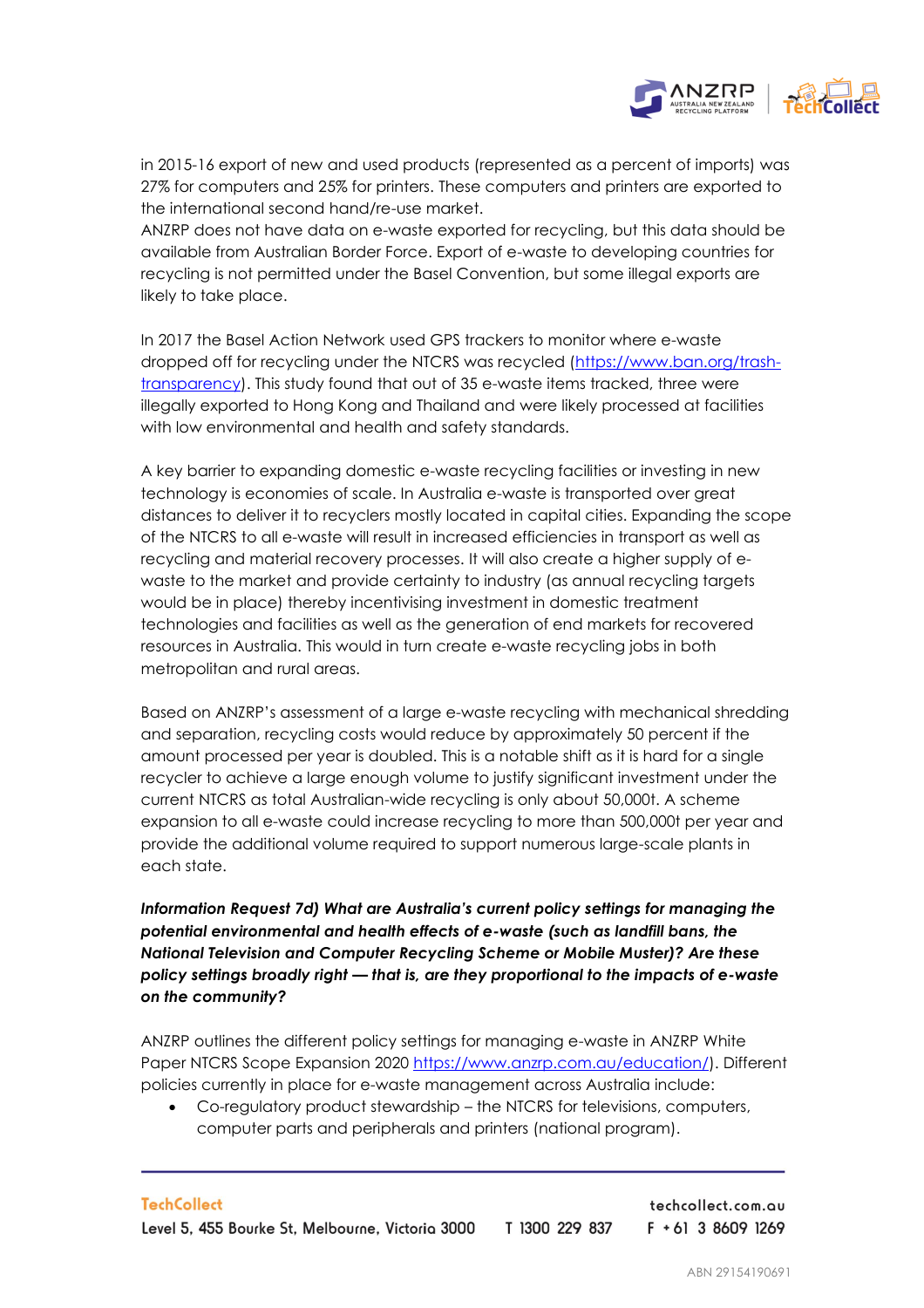

- Voluntary product stewardship: MobileMuster for mobile phones and FluoroCycle for mercury containing lamps (national programs).
- State and Territory e-waste to landfill bans in the Australian Capital Territory, South Australia and Victoria
- Funding support at the federal, state and territory level such as infrastructure grants to generate recycling investment.

ANZRP supports co-regulatory product stewardship, such as the NTCRS, for the following reasons:

- Prevents free-riders and laggards.
- Landfill bans for products where there is not a formal product stewardship scheme in place can have unintended consequences. For example, in Victoria many councils expected NTCRS co-regulatory arrangements to pay for the collection and recycling of non-NTCRS e-waste, members of the public and businesses expected that they could drop off all e-waste at NTCRS-local council collection sites, and this confusion also resulted in NTCRS collection channels becoming contaminated with out of scope items.
- Sets high operational standards and targets to be met, for example, annual recycling targets (currently 68%), material recovery target of greater than 90% and provision of reasonable access to the public and SMEs for collection services in metropolitan, inner regional, outer regional and remote areas.
- Provides a competitive model which helps to drive down scheme operational costs. It also allows liable parties to have the power to decide which coregulatory arrangement they align their brand with based upon who can best represent their interests and corporate values in the market (e.g. price, compliance, governance and marketing).

However, there are issues with the NTCRS which ANZRP understands the Department of Agriculture, Water and the Environment is finally investigating. The key issue is that there is currently (and has been for years) an uneven playing field between coregulatory arrangements with some repeatedly not meeting the outcomes and requirements of the regulations for the NTCRS without financial penalties being enforced or co-regulatory arrangement approvals being cancelled. Competition is only equal if the Regulator comprehensively audits compliance with the NTCRS regulations and enforces appropriate penalties where non-compliance is identified. If not, those co-regulatory arrangements who spend the necessary resources to ensure compliance are at a financial disadvantage to those who do not.

# *Information Request 7e) How can a right to repair policy further reduce the net costs of e-waste in Australia, and would such an approach be an effective and efficient means of addressing the costs of e-waste to the community?*

There is already an established re-use market for a variety of e-waste including laptops, computers, multi-function printer devices, mobile phones and other IT communication products. Re-use options for batteries and PV panels are also being